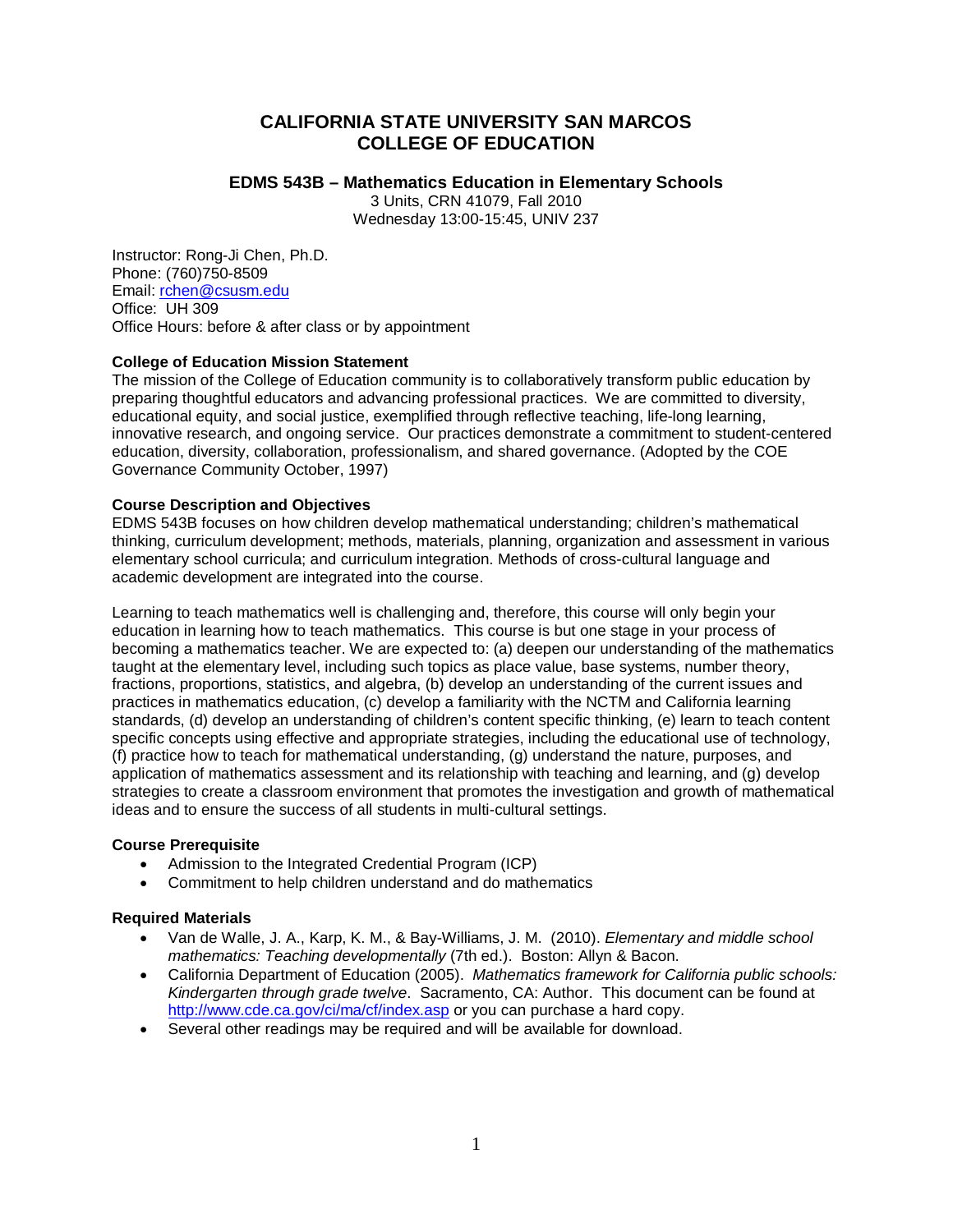#### **You are required to access the following Web sites and materials for this course:**

- National Council of Teachers of Mathematics (2000). *Principles and standards for school mathematics*. Reston, VA: Author. An overview of this document can be found at: <http://standards.nctm.org/document/index.htm>
- Star Test Blueprints for Standards Items (grades 2-7) <http://www.cde.ca.gov/ta/tg/sr/documents/math1105.doc>

### **Recommended Materials**

- Carpenter, T. P., Fennema, E., Franke, M. L., Levi, L., & Empson, S. B. (1999). *Children's mathematics: Cognitively guided instruction*. Portsmouth, NH: Heinemann.
- Carpenter, T. P., Franke, M. L., & Levi, L. (2003). *Thinking mathematically: Integrating arithmetic & algebra in elementary school*. Portsmouth, NH: Heinemann.
- Lampert, M. (2001). *Teaching problems and the problems of teaching*. New Haven, CT: Yale University Press.
- Burns, M. (2007). *About teaching mathematics: A K-8 resource* 3rd Ed.). Sausalito, CA: Math Solutions Publications.

#### **Authorization to Teach English Language Learners**

The CSUSM credential program has been specifically designed to prepare teachers for the diversity of languages often encountered in California public school classrooms. The authorization to teach English learners is met through the infusion of content and experiences within the credential program as well as additional coursework. Students successfully completing this program receive a credential with authorization to teach English learners. *(Approved by CCTC in SB2042 Program Standards, August 2002)*

#### **Teacher Performance Expectation (TPE) Competencies**

The course objectives, assignments, and assessments have been aligned with the CTC standards for Multiple Subject Credential. This course is designed to help teachers seeking a California teaching credential to develop the skills, knowledge, and attitudes necessary to assist schools and district in implementing effective programs for all students. The successful candidate will be able to merge theory and practice in order to realize a comprehensive and extensive educational program for all students.

#### **California Teacher Performance Assessment (CalTPA)**

Beginning July 1, 2008 all California credential candidates must successfully complete a state-approved system of teacher performance assessment (TPA), to be embedded in the credential program of preparation. At CSUSM this assessment system is called the CalTPA or the TPA for short.

To assist your successful completion of the TPA, a series of informational seminars are offered over the course of the program. TPA related questions and logistical concerns are to be addressed during the seminars. Your attendance to TPA seminars will greatly contribute to your success on the assessment.

Additionally, COE classes use common pedagogical language, lesson plans (lesson designs), and unit plans (unit designs) in order to support and ensure your success on the TPA and more importantly in your credential program.

The CalTPA Candidate Handbook, TPA seminar schedule, and other TPA support materials can be found on the COE website at<http://www.csusm.edu/coe/CalTPA/CalTPA.html>

#### **CSUSM Writing Requirement**

The CSUSM writing requirement of 2500 words is met through the completion of course assignments. Therefore, all writing will be looked at for content, organization, grammar, spelling, and format.

#### **Students with Disabilities Requiring Reasonable Accommodations**

Students with disabilities who require reasonable accommodations must be approved for services by providing appropriate and recent documentation to the Office of Disable Student Services (DSS). This office is located in Craven Hall 5205, and can be contacted by phone at (760) 750-4905, or TTY (760)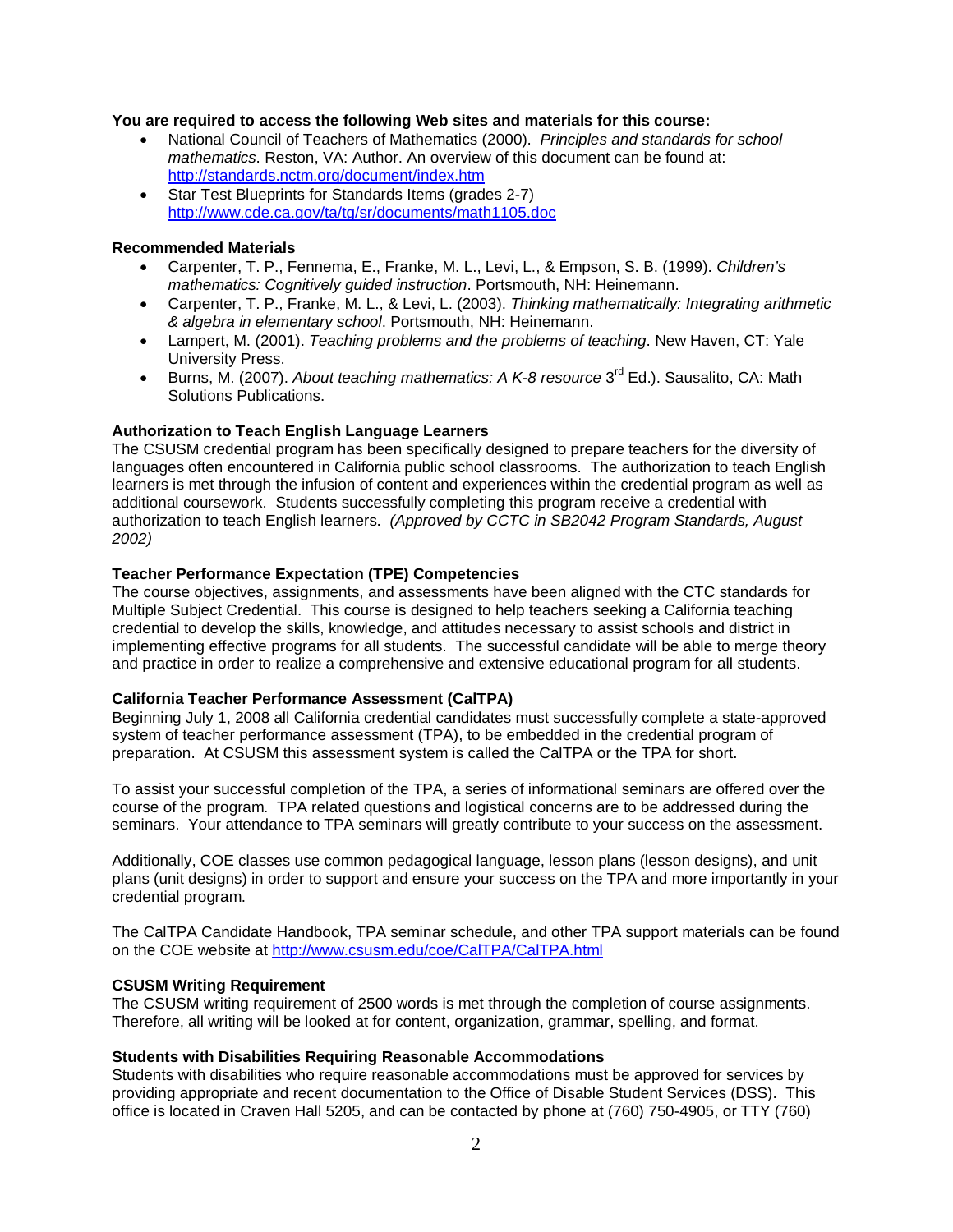750-4909. Students authorized by DSS to receive reasonable accommodations should meet with their instructor during office hours or, in order to ensure confidentiality, in a more private setting.

## **Attendance Policy**

Due to the dynamic and interactive nature of courses in the College of Education, all students are expected to attend all classes and participate actively. At a minimum, students must attend more than 80% of class time, or s/he may not receive a passing grade for the course at the discretion of the instructor. Individual instructors may adopt more stringent attendance requirements. Should the student have extenuating circumstances, s/he should contact the instructor as soon as possible. *(Adopted by the COE Governance Community, December, 1997).*

You are expected to practice professionalism in this course. Attendance, participation, and in-class presentations and interactions are essential. If you miss two sessions, you will not receive a grade of A. If you miss three sessions, your highest possible grade is a B. If you miss more than three sessions, you will receive a grade lower than a C+, which is considered to be unsatisfactory in a credential program. Please discuss with me any extenuating circumstances that will cause you to miss class *prior* to your absence. Attendance will be taken at each class session.

#### **CSUSM Academic Honesty Policy**

Students will be expected to adhere to standards of academic honesty and integrity, as outlined in the Student Academic Honesty Policy. All written work and oral presentation assignments must be original work. All ideas/materials that are borrowed from other sources must have appropriate references to the original sources. Any quoted material should give credit to the source and be punctuated with quotation marks.

Students are responsible for honest completion of their work including examinations. There will be no tolerance for infractions. If you believe there has been an infraction by someone in the class, please bring it to the instructor's attention. The instructor reserves the right to discipline any student for academic dishonesty in accordance with the general rules and regulations of the university. Disciplinary action may include the lowering of grades and/or the assignment of a failing grade for an exam, assignment, or the class as a whole."

Incidents of Academic Dishonesty will be reported to the Dean of Students. Sanctions at the University level may include suspension or expulsion from the University.

#### **Plagiarism**

As an educator, it is expected that each student will do his/her own work, and contribute equally to group projects and processes. Plagiarism or cheating is unacceptable under any circumstances. If you are in doubt about whether your work is paraphrased or plagiarized see the Plagiarism Prevention for Students website [http://library.csusm.edu/plagiarism/index.html.](http://library.csusm.edu/plagiarism/index.html) If there are questions about academic honesty, please consult the University catalog.

#### **Assignments and Requirements**

Each written assignment is expected to have a clear organizational presentation and be free of grammar, punctuation, or spelling errors. There will be a reduction in points for the above mentioned errors. Late assignments may not be accepted. Prepare carefully for class, be ready to discuss readings and assignments thoughtfully and actively participate in all class activities.

Here is a list of the assignments and requirements, followed by descriptions of each of them.

| <b>Assignment</b>            | <b>Points</b> | Assignment                               | <b>Points</b> |
|------------------------------|---------------|------------------------------------------|---------------|
| Reflection papers/activities | 25            | Mathematics lesson design                | 30            |
| Math activity                | 10            | Reflection on math lesson implementation |               |
| Student interviews           | 20            | Participation & professionalism          | 1Ο            |

*Reflection Papers/Activities (25 points)* – There are five reflection papers or activities. Detailed information will be given in class and on the Moodle site.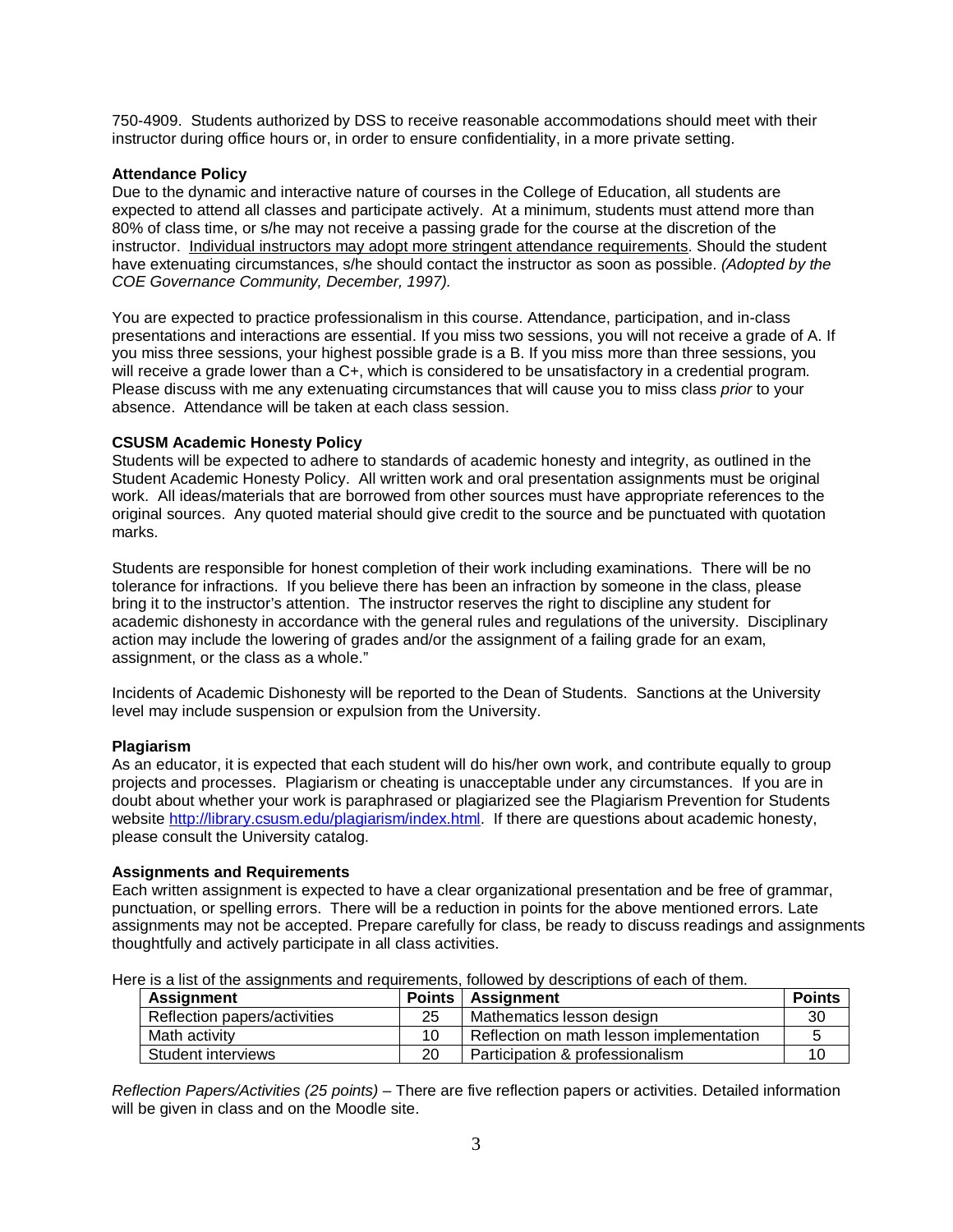*Mathematics Activity (10 points)* – The purpose of this assignment is to provide you with opportunities to (1) experience teaching a math activity in a small group setting, (2) reflect on student learning, (3) set up learning centers in a classroom and rotate students through various activities.

This assignment will be completed with a small group of 4-5 members. Each group will select a math topic in K-8 curriculum and be responsible for presenting the correspondent chapters in the textbook. Your goal is to engage your peer teacher candidates in advancing their understanding of the issues, key ideas, frameworks, effective teaching strategies, and so on in the chapters. For example, what are some "big ideas" in the mathematics content? What are typical students' understanding of the mathematical concepts and procedures? What are some challenges/difficulties in student learning? What do the authors want teachers to know, believe, and be able to do? What questions can you raise for an in-depth reflection? What do the chapters mean to you? What criticism do you have? *These are just a few questions for your group to think about. They are not intended to be the exclusive list of things you should focus on.* You are encouraged to use your creativity and present your interpretation of the chapters. The group presentation should take about 10-15 minutes. You can do the group presentation BEFORE and/or AFTER each member conducts his or her chosen mathematics activity (see below).

Each member will also select an activity from the chapters to present to a small group in class. The activities will be taken from the chapters and are intended to help the class understand the big ideas in the chapters. Each individual activity should take about 7-10 minutes. If the activity in the text as written is too short or too long, you need to adapt it to fit the time frame.

Each member will also need to write a one-page reflection (due 1 week after you have taught your activity). This reflection should be written after discussing with your group members. The reflection has two components:

- 1) The effectiveness of your group presentation. How did the class demonstrate their understanding of the materials in your group presentation? Were they engaged and showing interest? Was your presentation accessible to the class?
- 2) The effectiveness of your individual math activity. How were your learners able to complete the activity (making content accessible)? What worked and what didn't (student engagement)? How were you able to assess their understanding?

| Mathematics Activity Assignment Grading Rubric |                        |                            |                             |  |
|------------------------------------------------|------------------------|----------------------------|-----------------------------|--|
|                                                | Approaching            | <b>Meets</b>               | <b>Exceeds</b>              |  |
|                                                |                        | (includes the criteria for | (includes the criteria for  |  |
|                                                |                        | Approaching)               | Approaching & Meets)        |  |
| Group presentation of                          | Reflects on the        | & provides an in-depth     | & provides an in-depth      |  |
| the chapters                                   | effectiveness of group | analysis of peer teacher   | analysis of peer teacher    |  |
|                                                | presentation           | candidates' engagement     | candidates' learning of     |  |
|                                                |                        | during group               | the key ideas in the        |  |
|                                                |                        | presentation               | chapters.                   |  |
| Individual                                     | Describes what         | & provides an in-depth     | & provides an in-depth      |  |
| implementation of the                          | worked and what did    | analysis of (1) the        | analysis of (1) the         |  |
| chosen math activity                           | not work               | strengths of your          | weaknesses of your          |  |
|                                                |                        | teaching/presentation      | teaching/presentation       |  |
|                                                |                        | strategies and (2) the     | strategies and (2) the      |  |
|                                                |                        | aspects of the math        | aspects of the math         |  |
|                                                |                        | activity that worked well  | activity that did not work. |  |
|                                                |                        |                            | What can be done            |  |
|                                                |                        |                            | differently to improve the  |  |
|                                                |                        |                            | effectiveness of the math   |  |
|                                                |                        |                            | activity?                   |  |

You will submit a copy of your reflection at the course Moodle.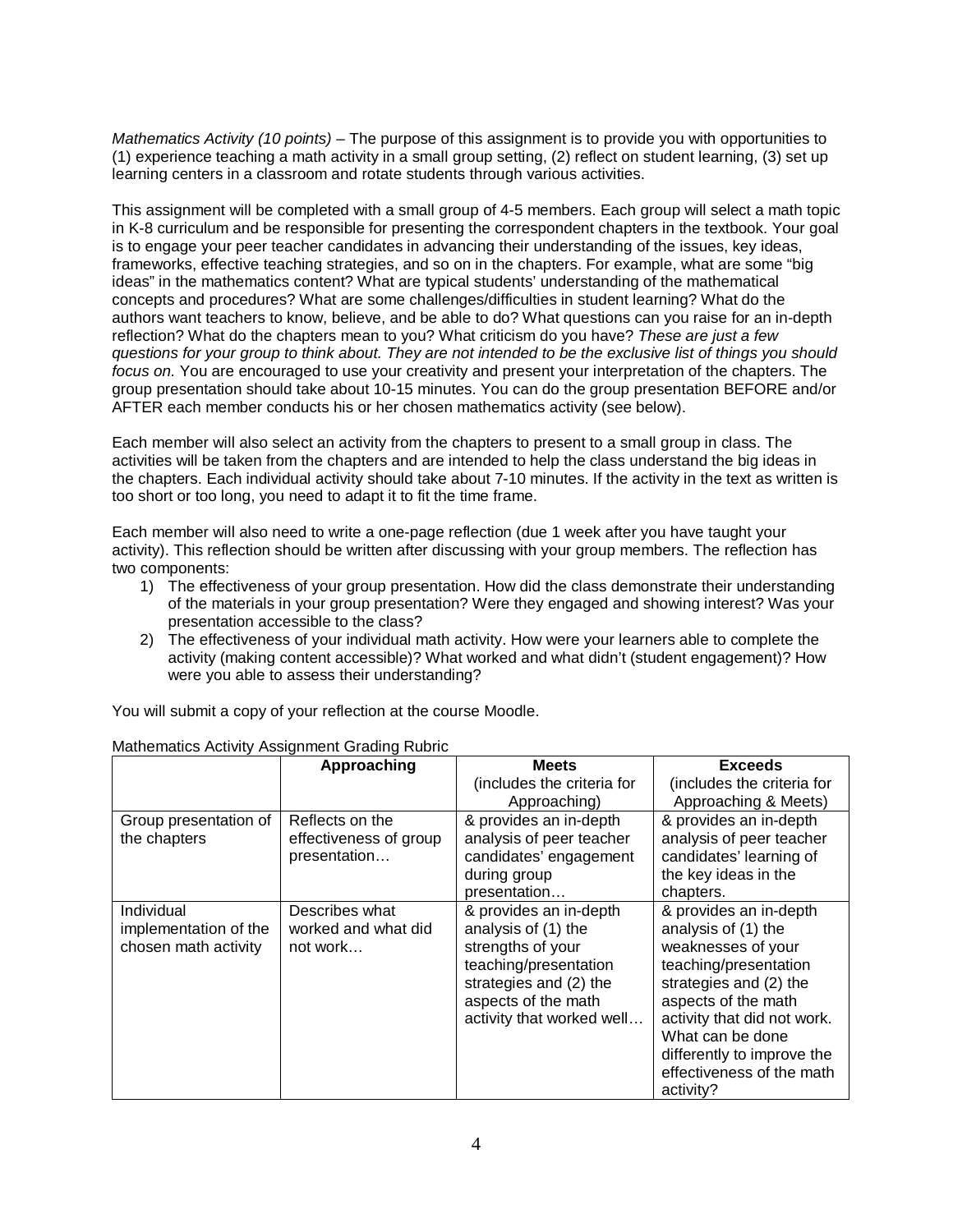*Student Interviews (20 points*) – You need to conduct two interviews to assess students' understanding of mathematics. Sample interview questions are provided, but you are encouraged to use your own invention. You need to choose two mathematical topics from the following six areas: (1) number concepts, (2) addition/subtraction, (3) multiplication/division, (4) fraction, (5) measurement/geometry, and (6) algebraic thinking. The purpose is to get you to begin thinking about students' mathematical understanding, to learn how to effectively pose questions and interpret the meaning of students' responses, and to provide you with an opportunity to interact with students. For each interview, you need to submit a 2-page report. Please also include the student's written work (if available). You can work with a peer in the interviewing process, but each needs to write his/her own report. In addition, you may need to share/present your interview findings in class. See the Student Interview Guidelines and a sample interview report at the course Moodle.

*Mathematics Lesson Design (30 points)* – You are required to design a lesson (approximately 40 minutes) and teach it in an elementary school classroom. You can work with classmates in lesson planning or do it individually. In case of group work, each of you needs to implement the lesson. In addition, you need to videotape your teaching of the lesson and reflect on the effectiveness of the lesson. You will present selected video clips in the 543 class. Student work samples are also helpful in your presentation. You are encouraged to submit a draft of your lesson plan for review before the lesson is taught to students. Your teaching performance will not affect your grade. A lesson template is provided below. *Note that it is different than the generic TPA lesson template*. The grading rubric is also shown below. Ensure you check the other guidelines at the course Moodle.

*Reflection on Mathematics Lesson Implementation* (5 points) – You will videotape the implementation of your mathematics lesson and reflect on your teaching. A few prompts for this 2-page paper are:

- What went well and what could be done differently? Did students learn what they were supposed to learn? What evidence of learning do you have? What does the evidence tell you?
- How did your teaching strategies enhance student learning? What were the strengths and weaknesses of your teaching strategies? What difficulties in learning did you observe? What did you do to overcome such difficulties? If manipulatives were used, were they effective? Why or why not? If you put students in groups, how did group members interact? If a worksheet was given, how did it help or fail to facilitate learning? If you allowed student presentations, how did students share their ideas? How did other students respond to the presentations?
- Why did you make particular moment-to-moment decisions in your teaching moves? What were the effects of these moves? For example, you planned to encourage Jason to talk, but Cassidy raised a question in the middle of the lesson. You decided at that moment to pursue Cassidy's question instead of asking Jason to share his ideas. Why did you change your mind and take a detour? It is not sufficient to just say that Cassidy's question was important. You need to explain why the question was important and how the class responded to it.

| Approaching                                         | <b>Meets</b>                                                                                                                                              | <b>Exceeds</b>                                                               |
|-----------------------------------------------------|-----------------------------------------------------------------------------------------------------------------------------------------------------------|------------------------------------------------------------------------------|
| $(0-2$ points)                                      | (3-4 points)                                                                                                                                              | 5 points)                                                                    |
|                                                     | (includes the criteria for Approaching)                                                                                                                   | (includes the criteria for                                                   |
|                                                     |                                                                                                                                                           | Approaching & Meets)                                                         |
| Reflects on what works<br>and what does not<br>work | & includes an in-depth analysis of<br>students' learning outcomes; evaluates<br>the effectiveness of major teaching<br>strategies and instructional moves | & provides specific and effective<br>strategies for improving the<br>lesson. |

#### Reflection paper grading rubric:

*Participation and Professionalism (10 points)* – You are expected to actively participate in in-class and online discussions, group work, presentations, and hands-on activities throughout the course. A positive professional disposition includes a willingness to consider and discuss new ideas objectively, curiosity, perseverance, and seriousness about improving one's self as a teacher. It can also include a sense of humor and social intelligence (e.g., the tact and ability to make others feel comfortable and to contribute).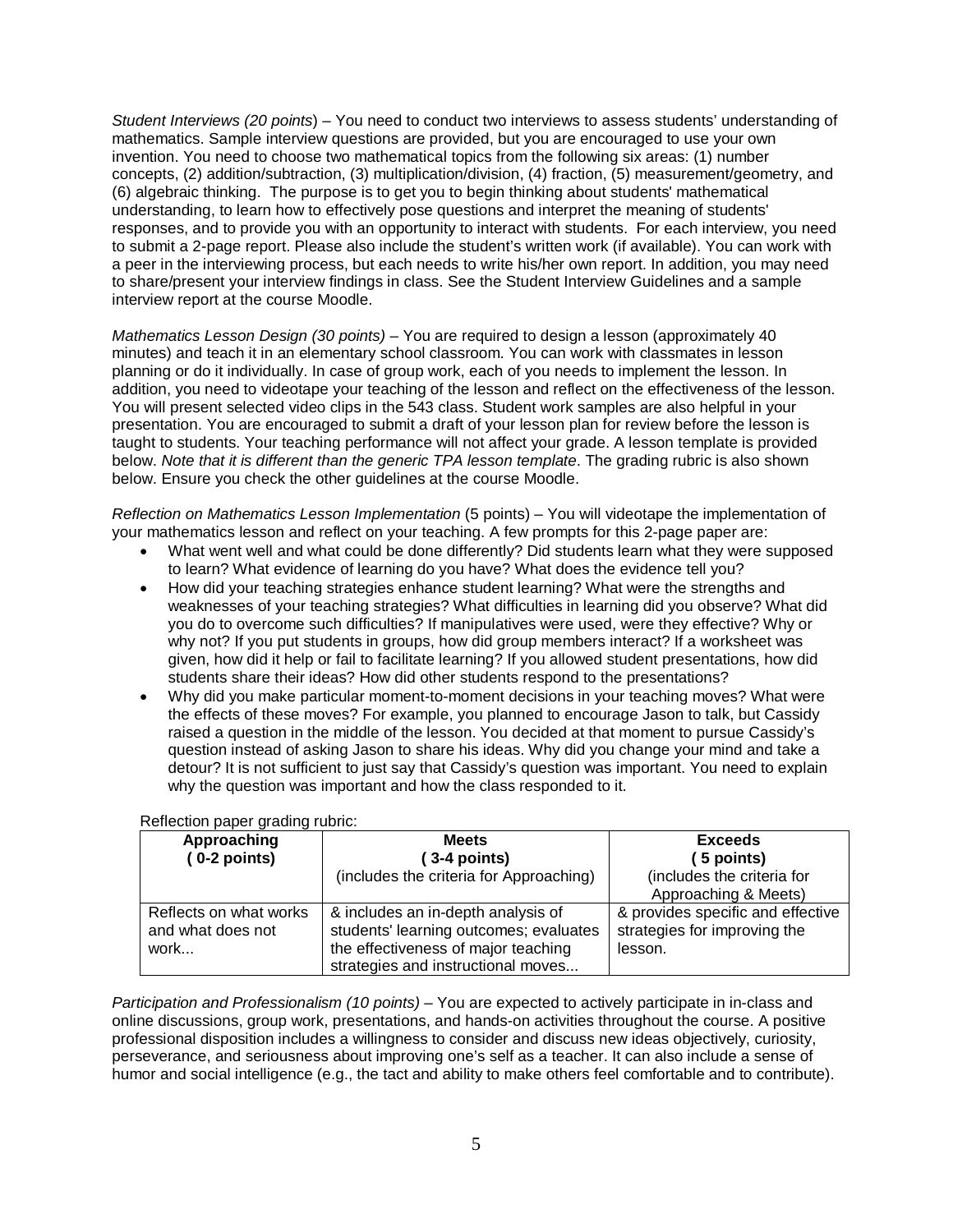Detailed information about the assignments will be given in class and/or on the course Moodle. You need to submit the assignments (except drawings and children's work) at the course Moodle. You are responsible for ensuring that assignments are submitted correctly and on time. Late assignments may receive a reduction in points unless *prior arrangements* have been made with the instructor.

## **Grading Scale**

Grades will be based on the following grading scale:

| $A = 93\% - 100\%$ | $A = 90\% - 92\%$       | $B_+ = 87\% - 89\%$ | $B = 83\% - 86\%$ |
|--------------------|-------------------------|---------------------|-------------------|
| $B = 80\% - 82\%$  | $C_{\pm} = 77\% - 79\%$ | $C = 73\% - 76\%$   | $C = 70\% - 72\%$ |
| $D = 60\% - 69\%$  | $F =$ below 60          |                     |                   |

## **Lesson Design Template**

## **Your Name/Group Members:**

**Part I. ELEMENTS OF THE LEARNING EXPERIENCE**

**Lesson Title**:

**Grade Level:**

**Time Period for the Learning Experience:**

**Mathematical Concept(s):** What are you trying to teach? What big idea(s) is/are the focus of your lesson?

*Example 1: In the set model for fractions, the whole is understood to be a set of objects and subsets of the whole make up fractional parts.*

*Example 2: (Place value) Each digit in a number represents a particular value, depending on the digit's place or position in the number.*

## **California Mathematics Content Standards**: State-adopted content standards **Learning Objective(s) Based on the Content Standards**:

## **Class Description**

- General background information of the class: Type of class, time of year, and general characteristics of students' learning in relationship to new learning (challenges, prior learning/experience, and misconceptions):
- English learners: number of such students, their learning needs, etc.
- GATE student: number of such students, their learning needs, etc.
- Learners with other special needs: number of such students, their learning needs, etc.
- "Regular" students: number of such students, their learning needs, etc.

**Materials/Resources/Technology:** What does the teacher need? What do the students need? Materials should include lists of supplies that will be needed for this lesson.

## **Part II. ASSESSMENT**

**Assessment Strategies:** Assessment strategies need to be aligned with the lesson goals/objectives and content standards. The above-stated mathematical concept(s), or big idea(s), should be assessed.

- Describe the purpose and method of each of the assessment strategies.
- Describe feedback strategies: How will you inform students of specific successes and challenges?
- Describe how you will use assessment results to inform instruction.

**Criteria for Assessment:** How can you tell a good job from a poor one? What benchmark criteria will you use for the assessment? How will you know to what degree a student has learned the intended material? What SPECIFICALLY will they say or do to show you that they have accomplished the learning objectivities?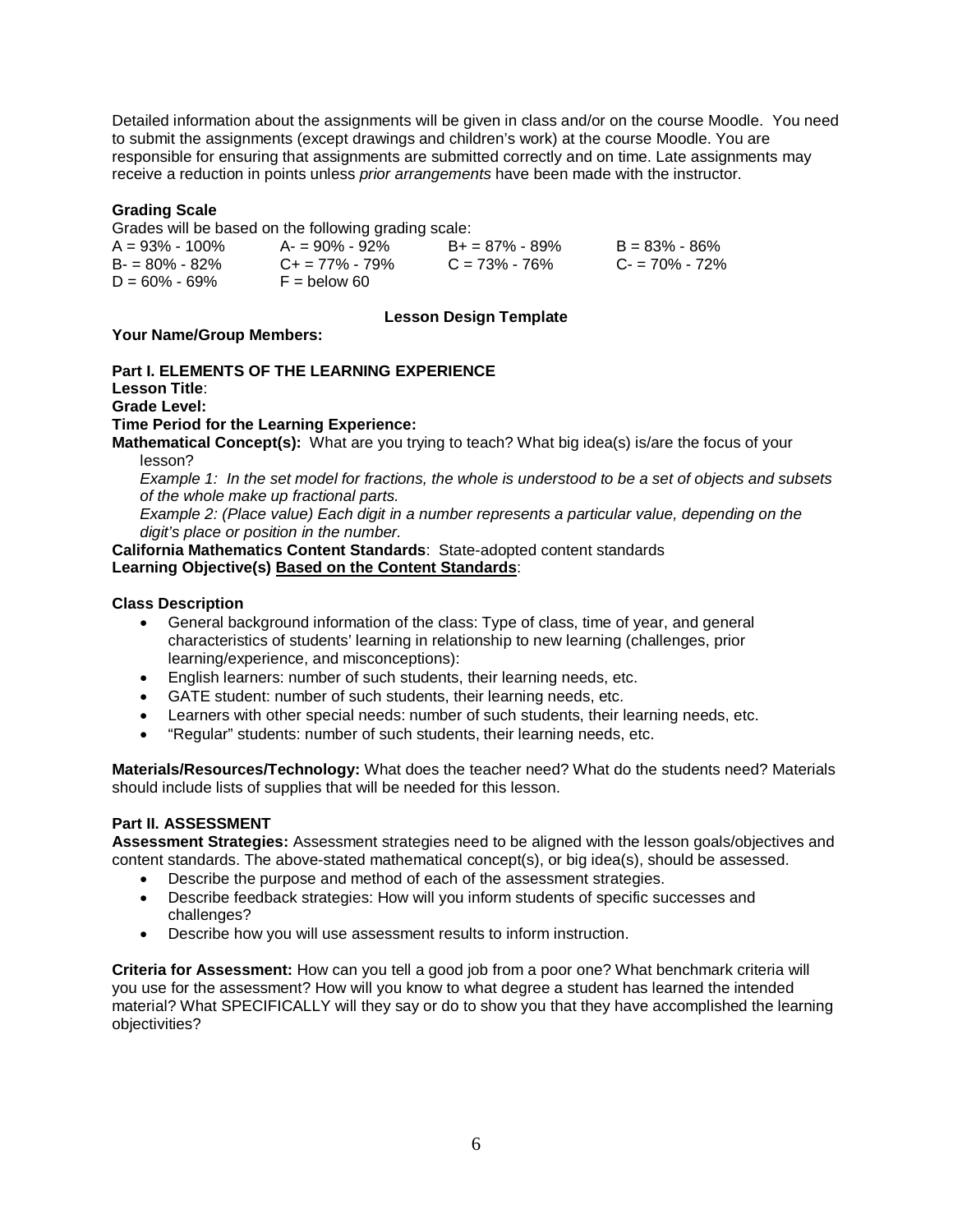## **PART III. INSTRUCTIONAL STRATEGIES AND PEDAGOGICAL CONSIDERATIONS**

You should clearly address the lesson objectives and developmental needs of the students.

|                                   | ou should clearly address the resson objectives and developmental needs of the students. |                                    |
|-----------------------------------|------------------------------------------------------------------------------------------|------------------------------------|
| <b>Student Activities -</b>       | <b>Teacher Actions--</b>                                                                 | <b>Pedagogical Considerations-</b> |
| What the students think and do    | What the teacher does during                                                             | Rationale for instructional moves  |
| during the lesson.                | the instruction.                                                                         | & decisions.                       |
| <b>LAUNCH</b>                     | <b>LAUNCH</b>                                                                            | <b>LAUNCH</b>                      |
| What do you expect students to    | What do you need to do to                                                                | For "major" instructional          |
| think? How do they connect the    | ensure that the student                                                                  | strategies on the left, why        |
| current task to their prior       | activities on the left will                                                              | specifically do you decide to do   |
| knowledge and experience? How     | happen?                                                                                  | so? What is the purpose of the     |
| do they show that they            | How will you set up the                                                                  | activity/strategy? For example:    |
| understand the task and the       | problems or mathematical                                                                 | Why do you choose a particular     |
| expectations?                     | tasks? How will you motivate                                                             | problem for students? Why do       |
|                                   | and focus students? What can                                                             | you put the problem on the         |
|                                   | you do to guide students'                                                                | board/overhead instead of giving   |
|                                   | thinking? What will you                                                                  | each student a copy (or the        |
|                                   | establish expectations?                                                                  | other way around)? Why do you      |
|                                   | Estimate the amount of time for                                                          | present examples in a particular   |
|                                   | each activity.                                                                           | way? Are there alternative ways    |
|                                   |                                                                                          | to present a problem or to ask a   |
|                                   |                                                                                          | question?                          |
| <b>EXPLORE</b>                    | <b>EXPLORE</b>                                                                           | <b>EXPLORE</b>                     |
| How do students explore the       | How will you help students                                                               | Same above-justify your            |
| math concepts? If this is a group | explore the math concepts in                                                             | strategies in detail. For example, |
| activity, how does each student   | the lesson? How will you                                                                 | why do you provide a solution      |
| contribute to the group task?     | promote students' conceptual                                                             | strategy instead of allowing       |
| What do they do to show that      | understanding? How will you                                                              | students to come up with their     |
| they are engaged in the task?     | check for students'                                                                      | own? Why do you use a              |
| What opportunities are provided   | understanding? What                                                                      | worksheet? Why do you use a        |
| for student thinking (analyzing,  | difficulties may be seen? What                                                           | technological tool? Why do you     |
| conjecturing, & drawing           | questions can you ask to guide                                                           | choose particular words? Why       |
| conclusions) and interaction      | students' thinking? How will                                                             | do you think your                  |
| (explanation, justification, &    | you encourage student thinking                                                           | accommodation or modification      |
| communication)?                   | and interaction? What are the                                                            | strategies will work?              |
|                                   | accommodations and                                                                       |                                    |
|                                   | modifications for students who                                                           |                                    |
|                                   | may struggle?                                                                            |                                    |
| <b>SUMMARIZE/SHARE</b>            | <b>SUMMARIZE/SHARE</b>                                                                   | <b>SUMMARIZE/SHARE</b>             |
| How do students draw              | How will you have students                                                               | Same above-justify your            |
| conclusions? How do they share    | summarize their learning? How                                                            | strategies in detail.              |
| their learning? How do they       | will you encourage students to                                                           |                                    |
| provide comments to other         | share their learning and                                                                 |                                    |
| students' findings? How do they   | provide comments to other                                                                |                                    |
| reflect on the learning           | students' findings? What                                                                 |                                    |
| experience in the lesson?         | questions can you ask to                                                                 |                                    |
|                                   | encourage students to draw                                                               |                                    |
|                                   | conclusions? How will you                                                                |                                    |
|                                   | structure opportunities for                                                              |                                    |
|                                   | students to continue                                                                     |                                    |
|                                   | developing understanding and                                                             |                                    |
|                                   | skills after the lesson?                                                                 |                                    |

**Differentiation:** Describe your differentiated/adapted instructional methods for ONE group of students who present a different instructional challenge such as ELL, GATE, Special education, etc.). Justify your strategies.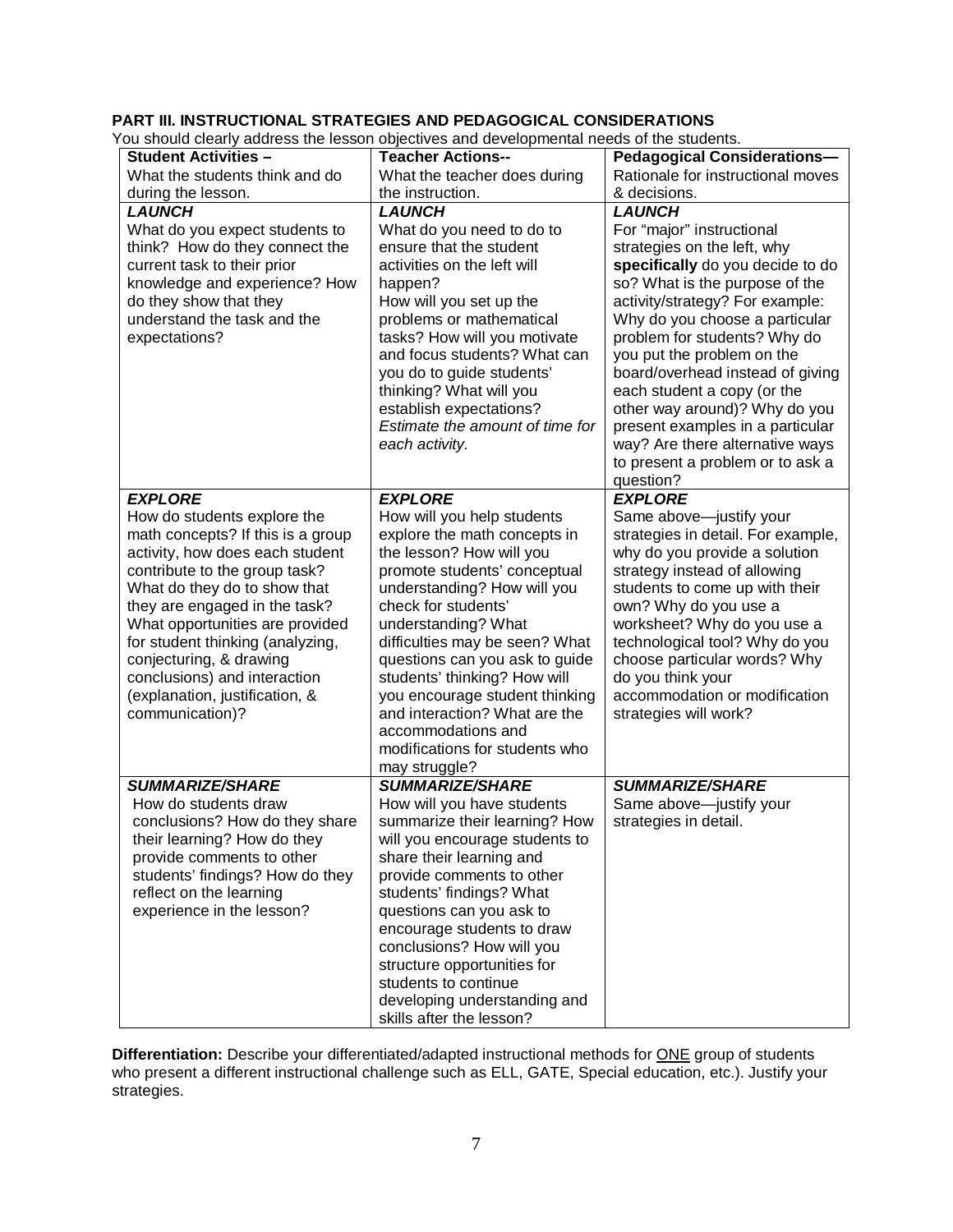# **LESSON DESIGN ASSIGNMENT GRADING RUBRIC**

EDMS 543

| <b>Design Component</b>         | <b>Approaching</b>                                           | <b>Meets</b>                                        | <b>Exceeds</b>                                |  |  |
|---------------------------------|--------------------------------------------------------------|-----------------------------------------------------|-----------------------------------------------|--|--|
| & Criteria                      |                                                              | (includes the criteria for                          | (includes the criteria for                    |  |  |
|                                 |                                                              | Approaching)                                        | Approaching & Meets)                          |  |  |
|                                 | Part I. Elements of Learning Experience (3 points)           |                                                     |                                               |  |  |
| Title, Grade Level, & Time      | Provides a title that is                                     | & title addresses the math                          | & appropriate grade level                     |  |  |
| 0.3 points                      | related to the lesson                                        | concepts in the lesson                              | and time allocation.                          |  |  |
|                                 | activity; provides grade                                     |                                                     |                                               |  |  |
|                                 | level and time allocation                                    |                                                     |                                               |  |  |
| <b>Math Concept(s)</b>          | Provides a description of                                    | & the description is                                | & the description contains                    |  |  |
| 0.5 points                      | the math concepts in the                                     | correct and is distinct                             | essential math concepts                       |  |  |
|                                 | lesson                                                       | from a lesson objective                             | ("big ideas").                                |  |  |
| <b>CA Standards and Lesson-</b> | CA Standards are                                             | & each learning objective                           | & identifies which of the                     |  |  |
| specific Learning               | identified and each is                                       | is clearly stated in terms                          | three facets of                               |  |  |
| <b>Objectives</b>               | addressed in a learning                                      | of what students are                                | mathematics learning                          |  |  |
| 1 point                         | objective or a set of                                        | expected to know and do                             | (procedural proficiency,                      |  |  |
|                                 | objectives                                                   |                                                     | conceptual understanding,                     |  |  |
|                                 |                                                              |                                                     | & problem solving) each                       |  |  |
|                                 |                                                              |                                                     | learning objective is<br>designed to address. |  |  |
| <b>Class Description &amp;</b>  | Provides the class                                           | & includes developmental                            | & includes ALL groups of                      |  |  |
| <b>Development Needs</b>        | demographic information;                                     | needs of the students                               | students who present a                        |  |  |
| 1 point                         | describes students' prior                                    |                                                     | different instructional                       |  |  |
|                                 | knowledge & experience                                       |                                                     | challenge (ELL, Special Ed,                   |  |  |
|                                 |                                                              |                                                     | GATE, etc.) and their                         |  |  |
|                                 |                                                              |                                                     | particular learning needs.                    |  |  |
| <b>List of materials</b>        | Provides a list of materials                                 | & the materials are                                 | & effective materials that                    |  |  |
| 0.2 points                      | $\cdots$                                                     | appropriate                                         | help achieve the learning                     |  |  |
|                                 |                                                              |                                                     | objectives; if uncommon                       |  |  |
|                                 |                                                              |                                                     | materials are used,                           |  |  |
|                                 |                                                              |                                                     | describes how to obtain                       |  |  |
|                                 |                                                              |                                                     | and/or produce them.                          |  |  |
| Part II. Assessment (5 points)  |                                                              |                                                     |                                               |  |  |
| <b>Assessment Strategies</b>    | Provides assessment                                          | & articulates if each                               | & provides multiple                           |  |  |
| 3 points                        | strategies for each                                          | strategy is entry-level,                            | opportunities for the                         |  |  |
|                                 | objective                                                    | progress monitoring, or                             | instructor to check for                       |  |  |
|                                 |                                                              | summative assessment;<br>clearly describes types of | understanding.                                |  |  |
|                                 |                                                              | assessment, purpose, and                            |                                               |  |  |
|                                 |                                                              | implementation                                      |                                               |  |  |
| <b>Criteria or Rubrics</b>      | Provides a set of criteria                                   | & clearly communicates to                           | & provides evidence of                        |  |  |
| 2 points                        | OR rubrics for assessing                                     | students about the                                  | addressing all learning                       |  |  |
|                                 | student learning                                             | expectations                                        | objectives.                                   |  |  |
|                                 | Part III. Instructional Strategies and Rationale (18 points) |                                                     |                                               |  |  |
| The Launch Phase                | Provides an introduction                                     | & effective introduction                            | & establishes expectations                    |  |  |
| 5 points                        | to the lesson                                                | that motivates students,                            | and provides script for                       |  |  |
|                                 |                                                              | challenging/interesting                             | teacher and times for                         |  |  |
|                                 |                                                              | problem(s) that orient                              | each activity.                                |  |  |
|                                 |                                                              | student thinking and                                |                                               |  |  |
|                                 |                                                              | engage all learners                                 |                                               |  |  |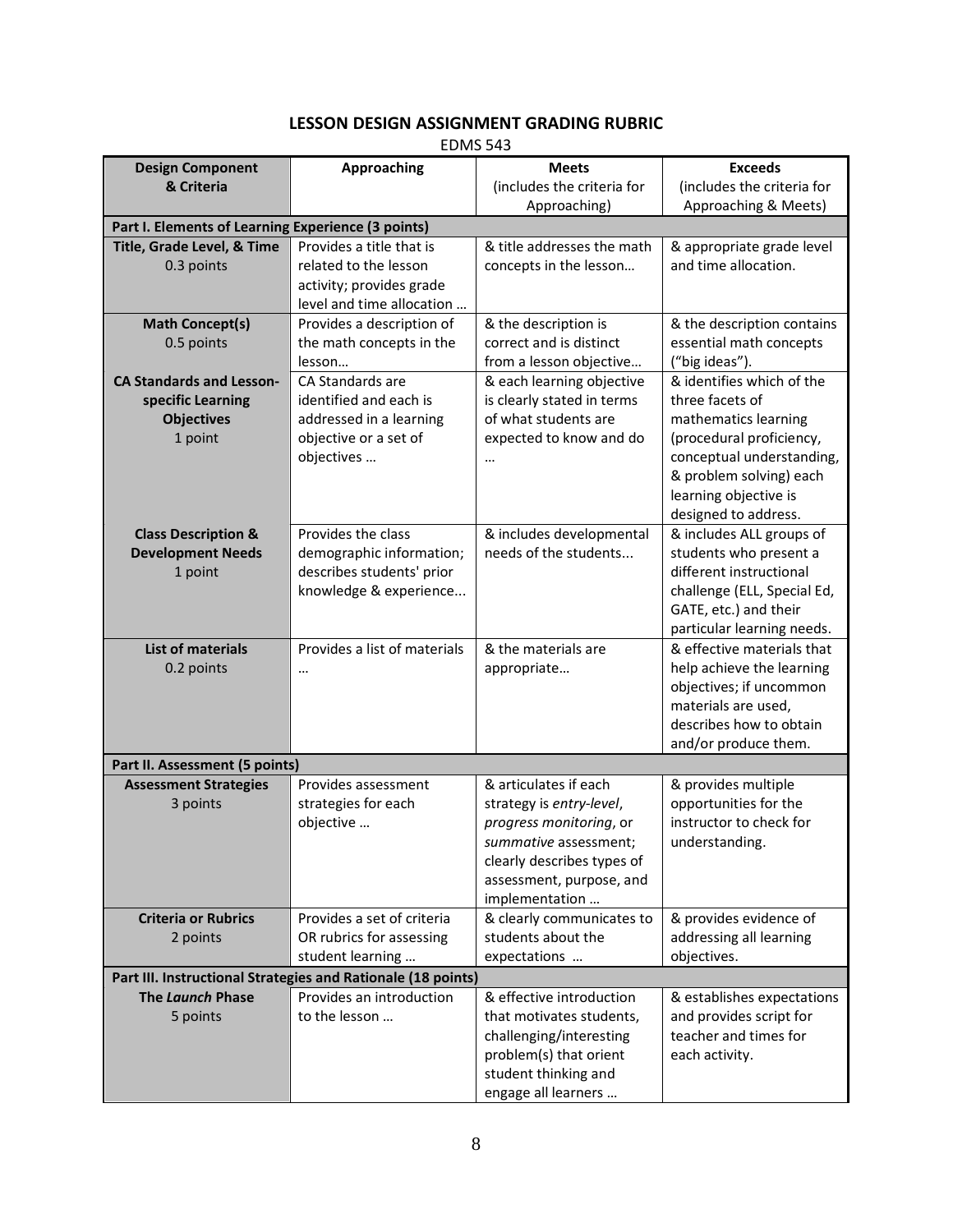| The Explore Phase<br>5 points      | Describes how you will<br>help students explore the<br>math concepts in the<br>lesson                  | & details the steps that<br>build students' conceptual<br>understanding (cognitively<br>demanding tasks instead<br>of merely rule-oriented<br>drill); provides<br>hints/assists and<br>questions you might give<br>as students work                                                                 | & provides script for<br>teacher and times for<br>each activity; predicts<br>what might happen,<br>provides accommodations<br>and modifications for<br>students who may<br>struggle. |
|------------------------------------|--------------------------------------------------------------------------------------------------------|-----------------------------------------------------------------------------------------------------------------------------------------------------------------------------------------------------------------------------------------------------------------------------------------------------|--------------------------------------------------------------------------------------------------------------------------------------------------------------------------------------|
| The Summarize Phase<br>5 points    | Describes how you will<br>wrap up the lesson                                                           | & clearly describes how<br>& provides strategies for<br>increase students'<br>you will format the<br>discussion of the learning<br>reflection and meta-<br>task, what questions will<br>cognition.<br>you ask to encourage<br>students to draw<br>conclusions and to extend<br>their thinking, etc. |                                                                                                                                                                                      |
| <b>Rationale</b><br>3 points       | Justifies the instructional<br>strategies for each of the<br>Launch, Explore, and<br>Summarize phases. | & addresses how the<br>instructional strategies<br>and the student activities<br>are suited to meet the<br>standard(s) and<br>objective(s) of the lesson                                                                                                                                            | & describes how the<br>instructional strategies<br>help students learn the<br>math concept(s) or big<br>ideas of the lesson.                                                         |
| <b>Differentiation</b><br>4 points | Describes the<br>differentiation strategy for<br>the chosen group of<br>students                       | & articulates how the<br>strategy addresses the<br>students' identity and<br>developmental needs<br>(readiness, interest or<br>learning profile)                                                                                                                                                    | & provides how the<br>strategy will be assessed<br>for effectiveness and<br>altered if needed.                                                                                       |

Total: 30 points.

## **Tentative Schedule**

Please note that modifications may occur at the discretion of the instructor.

| <b>Date</b> | <b>Session, Topics, &amp; Essential Questions</b>                                                                                                                                                                  | <b>Reading &amp; Assignments</b>                    |
|-------------|--------------------------------------------------------------------------------------------------------------------------------------------------------------------------------------------------------------------|-----------------------------------------------------|
| 9/1         | 1. Building a math learning community<br>Course introduction; What are characteristics of an<br>effective math classroom?                                                                                          |                                                     |
| 9/8         | 2. Challenging students with rich math tasks<br>What are different levels of cognitive demand of math<br>tasks? How can we challenge students using<br>appropriate math tasks?                                     | Van de Walle et al. ch 2<br><b>Reflection 1 due</b> |
| 9/15        | 3. Lesson Design<br>How do we make decisions about what to teach and<br>how we teach it? How do we provide opportunities for<br>student thinking and interaction?<br>Lesson plan workshop: Bring ideas & materials | Van de Walle et al. ch 3, 4                         |
| 9/22        | 4. Assessment of students' thinking in mathematics<br>How do we assess students' understanding and<br>misunderstanding of mathematics? What are the<br>purposes of different types of assessment strategies?       | Van de Walle et al. ch 5<br><b>Reflection 2 due</b> |